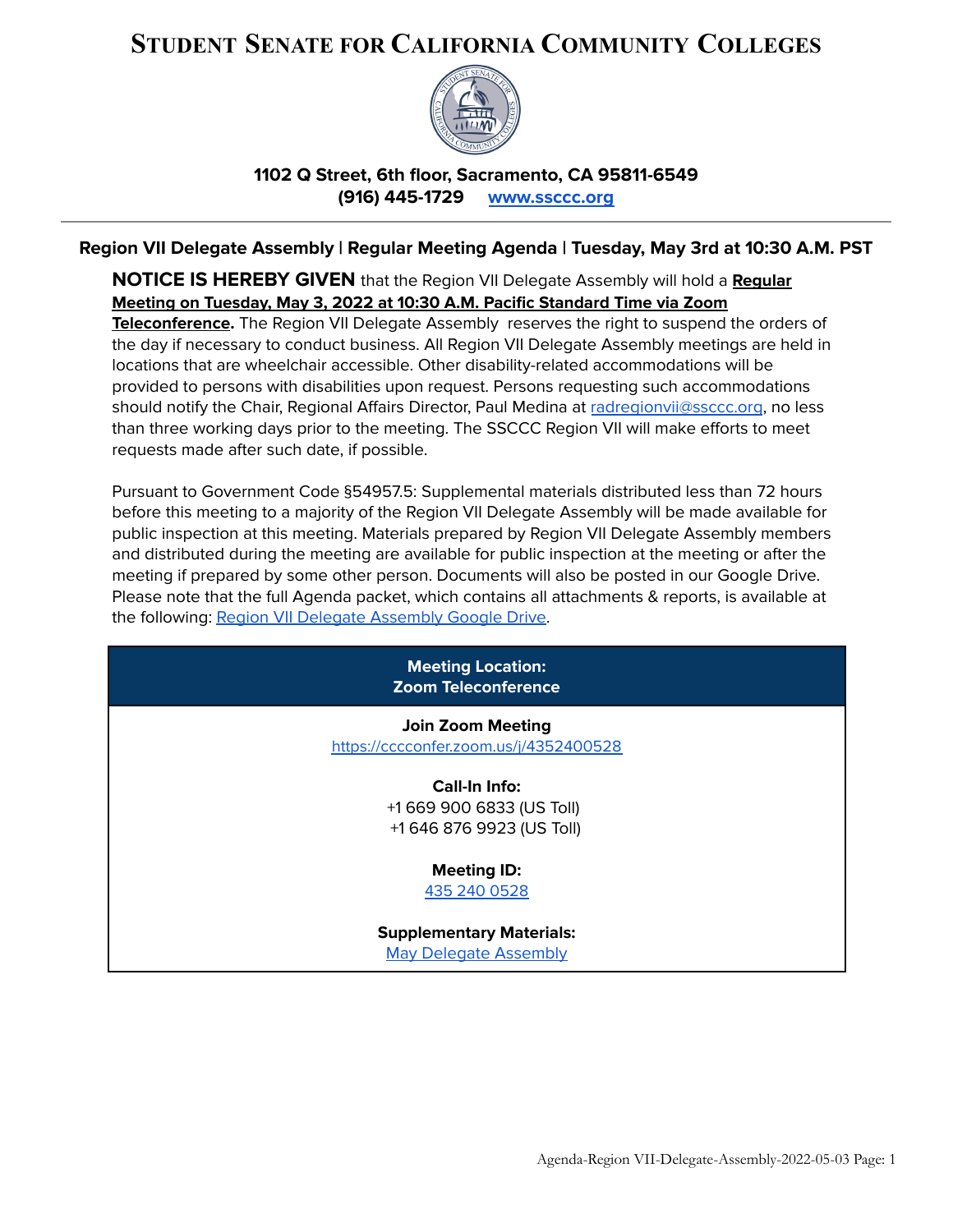# **Region VII Delegate Assembly | Regular Meeting Agenda | Tuesday, May 3rd at 10:30 A.M. PST**

#### **I. ORDER OF BUSINESS**

- **A. Call to Order**
- **B. Roll Call**

| <b>Executive Board</b>                               | <b>Location: Zoom Teleconference</b> |  |  |
|------------------------------------------------------|--------------------------------------|--|--|
| <b>Regional Affairs Director</b><br>Paul Medina      | N/A                                  |  |  |
| <b>Vice Chair</b><br><b>VACANT</b>                   | N/A                                  |  |  |
| <b>Legislative Affairs Director</b><br><b>VACANT</b> | N/A                                  |  |  |
| <b>Treasurer</b><br><b>VACANT</b>                    | N/A                                  |  |  |
| <b>Communications Officer</b><br><b>VACANT</b>       | N/A                                  |  |  |

| <b>Delegates</b>                                                                                                            | <b>Location: Zoom Teleconference</b> |  |  |
|-----------------------------------------------------------------------------------------------------------------------------|--------------------------------------|--|--|
| <b>Compton College</b><br><b>INACTIVE</b>                                                                                   | N/A                                  |  |  |
| <b>East Los Angeles College</b><br>Main Delegate: Steven Gallegos (he/his)<br>Alternate Delegate: Vacant                    | N/A                                  |  |  |
| <b>El Camino College</b><br>Main Delegate: Sarah Sheikh (she/hers)<br>Alternate Delegate: Vacant                            | N/A                                  |  |  |
| <b>Glendale Community College</b><br>Main Delegate: Nareh Pirjanian (she/hers)<br>Alternate Delegate: David Saryan (he/his) | N/A                                  |  |  |
| <b>Los Angeles City College</b><br><b>INACTIVE</b>                                                                          | N/A                                  |  |  |
| <b>Los Angeles Harbor College</b><br><b>INACTIVE</b>                                                                        | N/A                                  |  |  |
| <b>Los Angeles Mission College</b><br><b>INACTIVE</b>                                                                       | N/A                                  |  |  |
| <b>Los Angeles Pierce College</b><br><b>INACTIVE</b>                                                                        | N/A                                  |  |  |
| <b>Los Angeles Southwest College</b><br><b>INACTIVE</b>                                                                     | N/A                                  |  |  |
| <b>Los Angeles Trade Tech College</b><br><b>INACTIVE</b>                                                                    | N/A                                  |  |  |

Agenda-Region VII-Delegate-Assembly-2022-05-03 Page: 2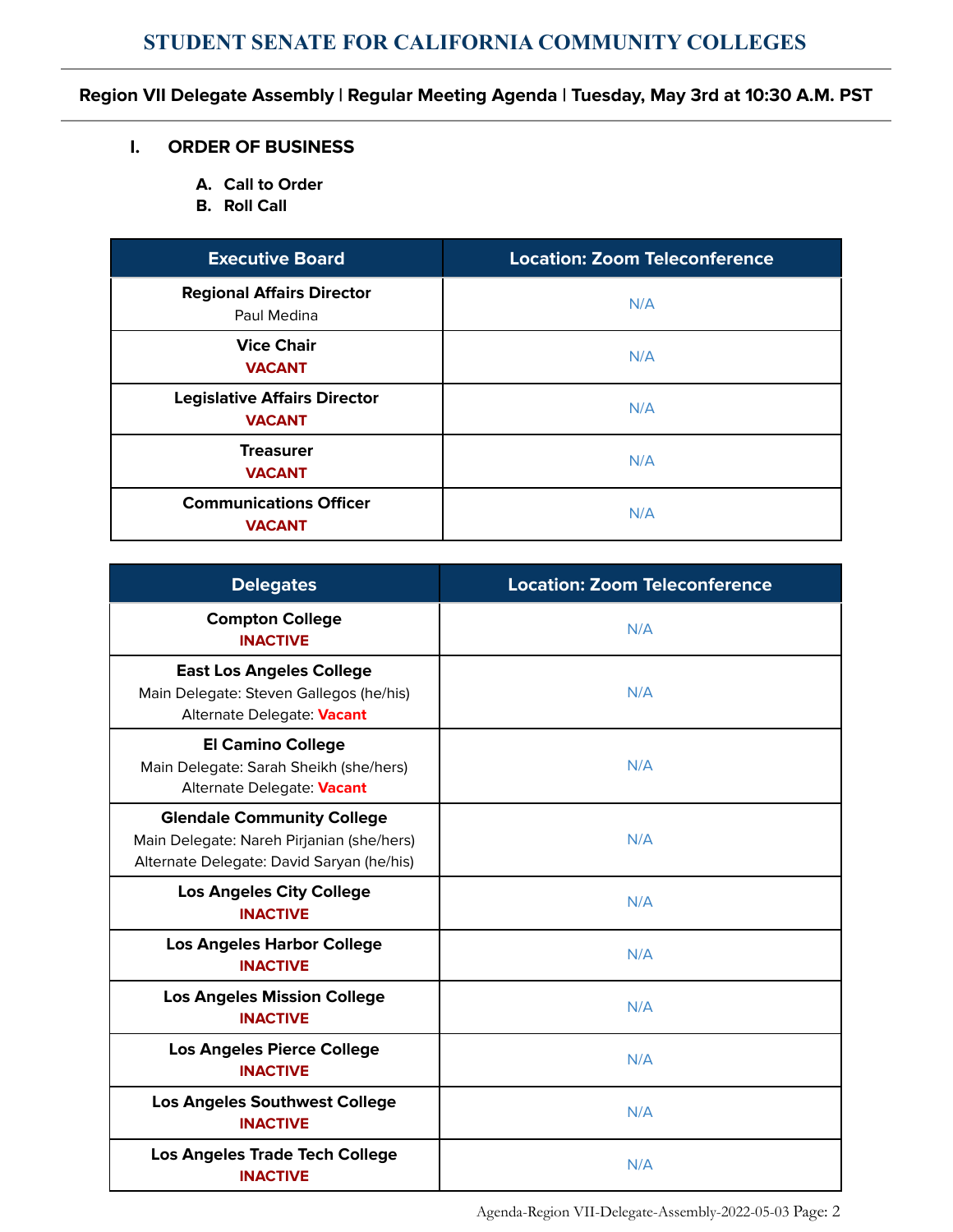### **Region VII Delegate Assembly | Regular Meeting Agenda | Tuesday, May 3rd at 10:30 A.M. PST**

| <b>Los Angeles Valley College</b><br><b>INACTIVE</b>                                                    | N/A |
|---------------------------------------------------------------------------------------------------------|-----|
| <b>Pasadena City College</b><br><b>INACTIVE</b>                                                         | N/A |
| <b>Santa Monica College</b><br>Main Delegate: Kamiko Greenwood (she/hers)<br>Alternate Delegate: Vacant | N/A |
| <b>West Los Angeles College</b><br><b>INACTIVE</b>                                                      | N/A |

#### **C. [Adoption](https://docs.google.com/document/d/1hd5NVSiv16ZCBQ0Fyx7awDktC_FtEdNj-gsFLlJC6I8/edit) of the Agenda | 1 minute**

The Region VII Delegate Assembly will consider any amendments to the agenda or adopt it as presented.

#### **D. [Approval](https://docs.google.com/document/d/1VuvQIyRHIdspzJWkZdLyydIY0YKpo0GpwRqCsDDS0OY/edit) of the Minutes | 2 minutes**

The Region VII Delegate Assembly will consider approving the minutes from the previous meeting that occurred on [Tuesday,](https://docs.google.com/document/d/1VuvQIyRHIdspzJWkZdLyydIY0YKpo0GpwRqCsDDS0OY/edit) April 26, 2022.

#### **E. Public Comment**

This segment of the meeting is reserved for persons desiring to address the Region VII Delegate Assembly on any matter of concern that is not stated on the agenda. A time limit of three (3) minutes per speaker and fifteen (15) minutes per topic shall be observed. The law does not permit any action to be taken, nor extended discussion of any items not on the agenda. The Region VII Delegate Assembly may briefly respond to statements made or questions posed, however, for further information, please contact the Chair, Regional Affairs Director, Paul Medina, [radregionvii@ssccc.org,](mailto:radregionvii@ssccc.org) to request items of discussion to be placed on a future agenda. (California Government Code §54954.3).

#### **II. SPECIAL ORDERS**

#### **A. Delegate Roundtable**

#### **RAD Medina | 10 mins | Discussion**

The Region VII Delegate Assembly will hear and discuss updates from each Delegate pertaining to their college.

#### **III. BUSINESS**

#### **A. [Standard](https://docs.google.com/document/d/184NhZSBzqKUlMuVVRrDtRUprNo_0z3LJ5DeeH8BJ6w0/edit) Meeting Dates and Times**

# **RAD Medina | 5 minutes | Information/Discussion/Action** The Region VII Delegate Assembly will hear information and discuss the future of meetings within the region.

#### **B. 2021-2022 Regional Officer Elections**

**RAD Medina and VPRA Galinato | 25 minutes | Information/Discussion/Action** The Region VII Delegate will hear information, discuss, and potentially take action on the regional officer elections for the 2021 through 2022 term.